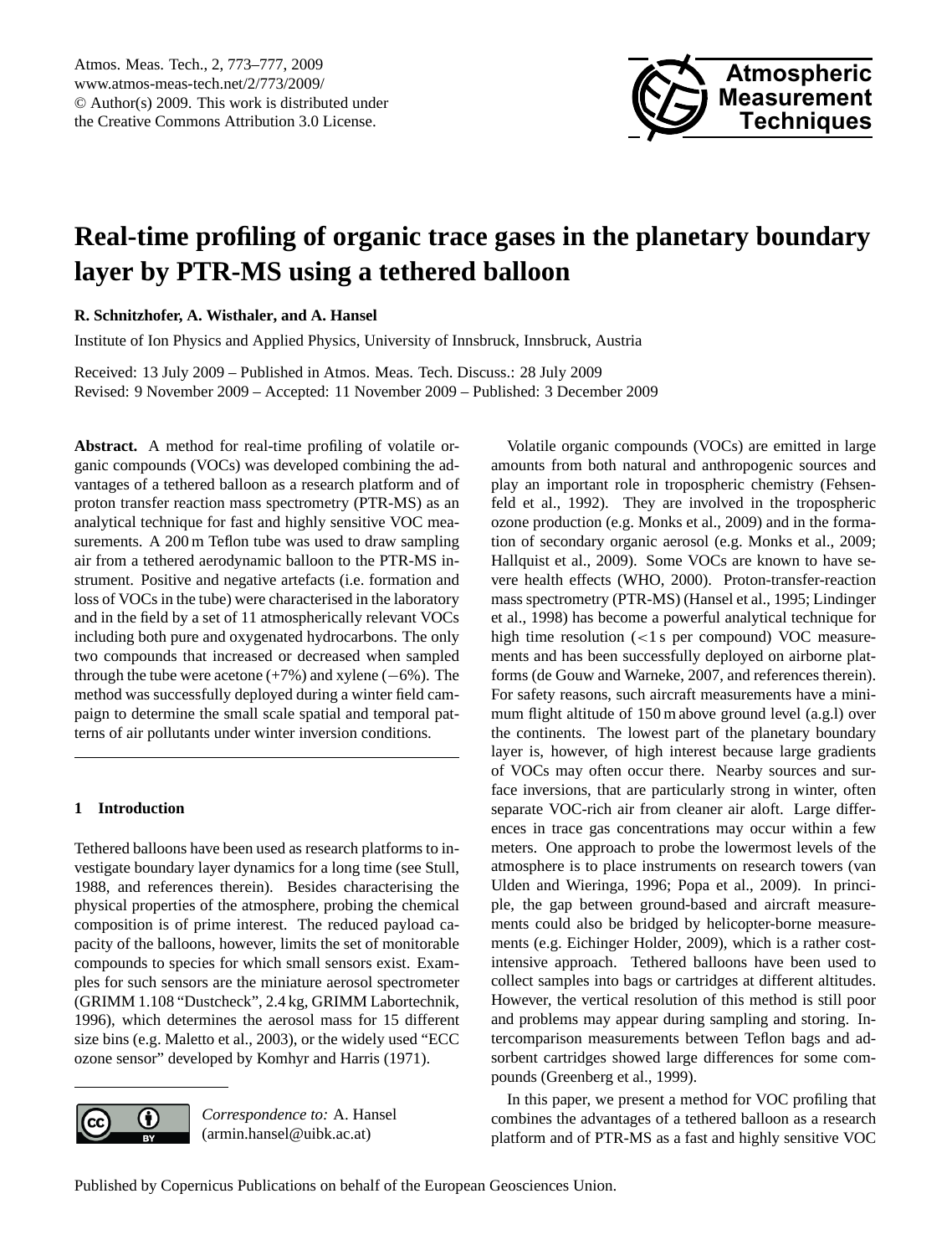sensor. While [Jensen et al.](#page-4-14) [\(2002\)](#page-4-14) proved the concept, by measuring acetone profiles in the Arctic using a PTR-MS and a tethered balloon lifting system, we have characterised and validated the method in both laboratory and field experiments. Data from a winter field campaign will be presented to illustrate the potential of this method to bridge the gap between ground-based and aircraft measurements.

#### 2 Experimental  $k$  $\mathbf{r}$  is the proton of  $\mathbf{r}$  all all algebra  $\mathbf{r}$  all all algebra  $\mathbf{r}$  all algebra  $\mathbf{r}$  algebra  $\mathbf{r}$

## 2.1 PTR-MS

Proton transfer reaction mass spectrometry (PTR-MS) [\(Hansel et al.,](#page-4-7) [1995\)](#page-4-7) is a chemical ionisation method for online measurements of VOCs.  $H_3O^+$ -ions are produced from pure water vapour in a glow discharge ion source. These ions are then injected into a drift tube which is continuously flushed with sampling air.  $H_3O^+$ -ions transfer protons to compounds that have a higher proton affinity protons to compount that have a mgler proton annity than water (691 kJ mol<sup>-1</sup>; i.e. most VOCs except alkanes). The protonated VOCs are then analysed and detected by a quadrupol mass filter secondary-electron-multiplier (SEM) detector system. [de Gouw and Warneke](#page-4-9)  $(2007)$  have recently reviewed the deployment of PTR-MS for atmospheric measurements.  $m$  manufactured with sampling and  $m$   $\frac{1}{2}$  helium  $\frac{1}{2}$  and  $\frac{1}{2}$  and  $\frac{1}{2}$  and  $\frac{1}{2}$  and  $\frac{1}{2}$  and  $\frac{1}{2}$  and  $\frac{1}{2}$  and  $\frac{1}{2}$  and  $\frac{1}{2}$  and  $\frac{1}{2}$  and  $\frac{1}{2}$  and  $\frac{1}{2}$  a  $\frac{1}{2}$ . I.R. Inc., Box vocs except and lowers.  $t$  the strong wind drag. Under such conditions, a parafoil kite  $\mathbf{v}$  and  $\mathbf{v}$  and  $\mathbf{v}$  are for  $\mathbf{v}$  and  $\mathbf{v}$  are for  $\mathbf{v}$  and  $\mathbf{v}$  are for  $\mathbf{v}$  and  $\mathbf{v}$  are for  $\mathbf{v}$  and  $\mathbf{v}$  a

## **2.2** Tethered balloon lifting system 2 Temered bahoon mung system

A tethered balloon  $(27 \text{ m}^3,$  Evolution GmbH, Stockach, Germany) filled with balloon gas  $(99%$  helium) was used to lift  $\frac{1}{2}$  about 10 kg of payload. An electric winch (TS-3AW winch; A.I.R. Inc., Boulder, CO, USA) was used to raise and lower the balloon at variable speed (maximal speed  $1.8 \text{ m s}^{-1}$ ). The profiling system was deployable at ground wind speeds.  $5 \text{ m s}^{-1}$ . At higher wind speeds it was difficult to handle  $\sim$  5 ms  $\,$ . At inglict which spects it was unified due to the balloon and the profiling altitude was limited due to the strong wind drag. Under such conditions, a parafoil kite could be a suitable alternative [\(Balsley et al.,](#page-4-15) [1998;](#page-4-15) [Jensen](#page-4-14) [et al.,](#page-4-14) [2002\)](#page-4-14). A meteorological sonde (TS-3A-SP; A.I.R. Inc., Boulder, CO, USA) was mounted about one metre underneath the balloon. The basic meteorological parameters (temperature, pressure, humidity, wind speed and wind direction) were measured as 10 s mean values and radio transmitted to a ground based receiver (ADAS AIR-3A; A.I.R. Inc, Boulder, CO, USA). The wind direction was derived from the orientation of the streamlined balloon. The pressure information was used to derive the altitude of the balloon. This is more accurate than measuring the length of the tether because it is independent from the wind drag.  $\alpha$  bandon and the proming attribute was immediate to the tether be-

One end of a 200 m long thin wall PFA Teflon tube (Entegris Inc., Chaska, MN, USA; outer diameter: 6.35 mm, inner diameter: 4.826 mm) with a total weight of 6.08 kg was mounted next to the meteorological sonde. The tube was pressure controlled at the other end (500 mbar), using a pressure controller (Bronkhorst El-Press, Ruurlo, The



<span id="page-1-0"></span>Fig. 1. Schematic drawing of the experimental setup. **Fig. 1.** Schematic drawing of the experimental setup.

diaphragm pump (MD-4, Vacuubrand, Wertheim, Germany). 1.1 The now measured at the matter of the 200 m Tenon tabe was<br>typically 7 standard litres per minute (SLPM). The residence time was calculated to  $24\pm0.5$  s. This calculation includes the effect of a ∼450 mbar pressure trop along the tube. The inlet of the PTR-MS instrument was connected immediately upstream of the pressure controller. A schematic drawing of the experimental setup is shown in Fig. [1.](#page-1-0) Netherlands; 13 SLMP, 0–1000 mbar), and pumped with a The flow measured at the intake of the 200 m Teflon tube was

#### minute (sccm) into about 7 SLPM of air. Volume mixing  $\mathcal{F}$  ratios (VMR) of VOCs in the standard were a few points of  $\mathcal{F}$ **3 Results**

## pending on the compound), resulting in VOC levels in the **3.1 Characterisation of the inlet system**

A series of tests was performed to investigate potential (positive and negative) VOC artefacts in the 200 m long Teflon tube. In a laboratory experiment, a gas standard (Apel-Riemer Inc., Denver, CO, USA), containing a set of VOCs (including both pure and oxygenated hydrocarbons), was spiked at a flow rate of 50 standard cubic centimetres per minute (sccm) into about 7 SLPM of air. Volume mixing ratios (VMR) of VOCs in the standard were a few ppmv (depending on the compound), resulting in VOC levels in the range of 4 to 12 ppbv. This analyte gas was either directly supplied to the PTR-MS or through the 200 m long Teflon tube. The Teflon tube was put outside the laboratory into the melting snow (∼0°C) to simulate the temperature conditions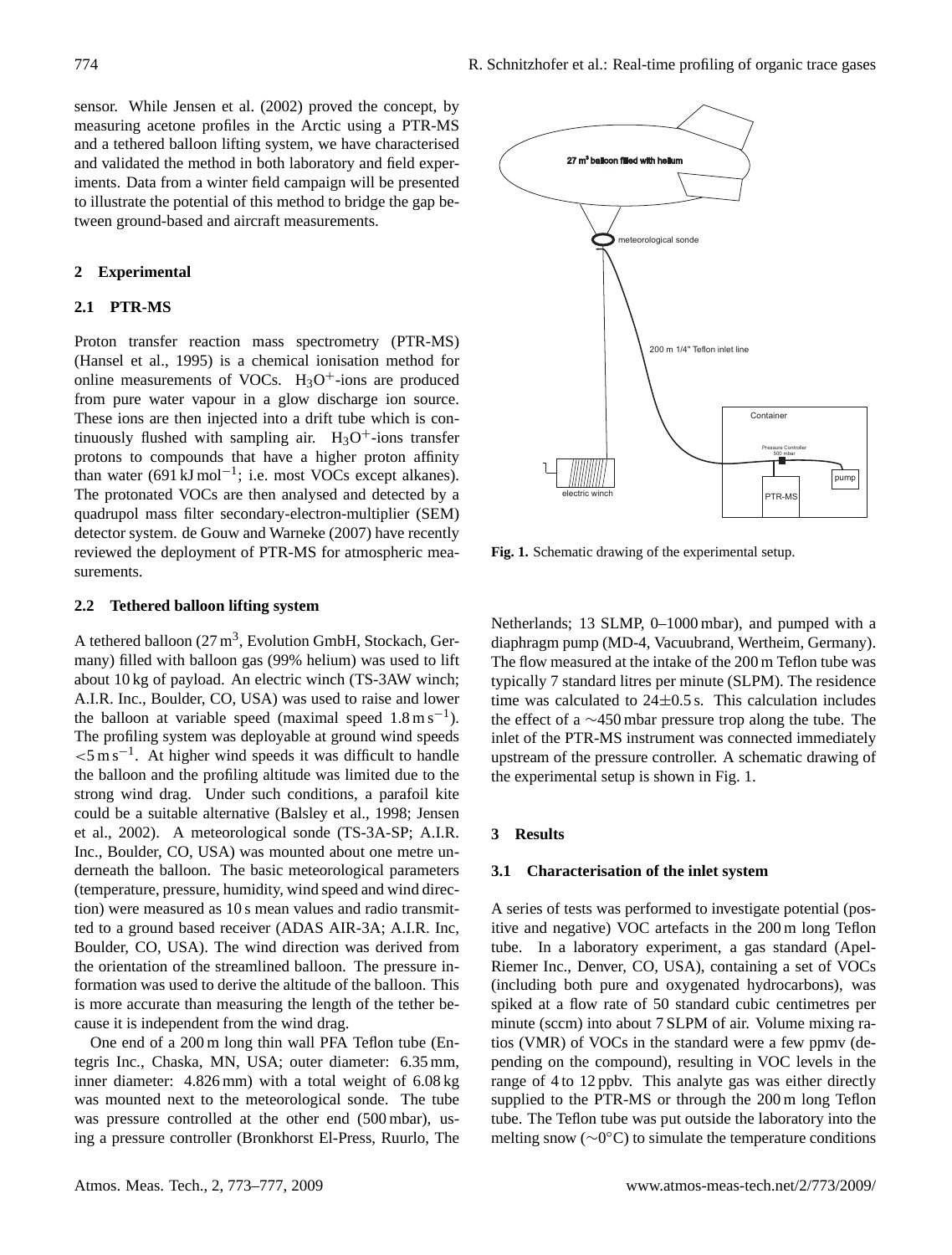occurring during a winter field campaign. For most compounds, no statistically significant differences in concentrations, with and without the tube connected, were observed (Fig. 2). The ion signal at  $m/z$  59 which corresponds to protonated acetone showed a slight increase (+7%) when the tube was connected. Hereby,  $m/z$  denotes the dimensionless quantity formed by dividing the mass of an ion  $(m)$  in unified atomic mass units by its charge number  $(z)$ . This finding indicates the presence of a minor source of acetone in the tube (e.g. from tube contamination, formation due to chemical reactions, or permeation through the Teflon tube). The ion signal at  $m/z$  59 may also partly arise from propanal or glyoxal, but literature data indicate that the PTR-MS  $m/z$  59 sig-nal is usually dominated (>90%) by acetone [\(de Gouw and](#page-4-9) [Warneke,](#page-4-9) [2007\)](#page-4-9). Xylene levels were slightly lower (-6%) with the tube connected indicating some wall losses.

Field tests in the Arctic and during a winter field campaign showed an up to 20% higher  $m/z$  45 signal when the Teflon tube was connected.  $m/z$  45 is commonly assigned to acetaldehyde and the observed signal increase corresponds to an acetaldehyde artefact in the range of 50– zopends to an acetation, at an activity in the range of 50-200 pptv. This artefact may be caused by acetaldehyde forpropert. This artefact may be caused by accurating at formation from the heterogeneous ozonolysis of non-volatile, mation from the netrogeneous ozonolysis of non-volatile, unsaturated species accumulated on the tube walls [\(North](#page-4-16)ansaturated species accumulated on the tube walls (North[way et al.,](#page-4-16) [2004\)](#page-4-16). However, during the field tests, the ozone levels were very low, typically 5–15 ppbv. were very low, typically 5-15 ppbv.  $\frac{1}{2}$  betain, 2004). However, during the field tests, the ozone levels the  $\frac{1}{2}$ and fall times are s[um](#page-3-0)marised in the two concerned indicating some wall looses.<br>
The distanting of the Arctic and during a winter field can-<br>
The mean of the Arctic and during a winter field can-<br>
The mean of the Arctic a

In addition to artefact tests, we measured the response  $\frac{1}{2}$ time of different VOCs through the 200 m Teflon tube kept at  $\frac{1}{200}$ at ∼0 ◦C. The above described mix of VOCs was switched in ◦C. The above described mix of VOCs was switched in and and out of the air supply using a fast electronic valve (TEQ-COM, Santa Ana, CA, USA). As an example, the time series of acetonitrile is shown in Fig. [3.](#page-2-1) At time  $0$  s the VOCs mixture was spiked into the 200 m long Teflon inlet. After about 30 s a sudden increase of the signal at  $m/z$  42 was measured with the PTR-MS. The  $50\%$ , and  $90\%$  rise and fall times are summarised in Table 1. The mean value for the 50% rise and fall times of the signal were 32.3 s and 30.9 s, respectively. Using the onset of the increase or decrease as starting points, a 90% increase and fall were reached within 1.9 and 3.1 s, respectively (on average). Some compounds showed a tailing at the fall. For toluene, we observed a 9 s difference between 50% and 90% signal fall, indicating that toluene partly adsorbs on the wall at 0℃. Note that the system was in use at even lower temperatures  $(-12°C)$  during the winter field campaign described in Sect. 3.2. When the whole tube was kept inside the laboratory (25◦C), the difference between the 50% and 90% fall time for toluene dropped to 3 s (data not shown). The tube tests were performed during and after the winter field campaign, where no aging effect was observed. Overall, Teflon seems to be a suitable material in measuring the tested compounds through a long unheated inlet tube. However, the response time of the tube has to be taken into account when choosing the vertical profiling speed.



<span id="page-2-0"></span>Fig. 2. VOCs from a gas standard measured with and without the  $200 \text{ m}$  Teflon tube. The error bars show the standard deviation of the 25 data points, each with 1 s integration time.



<span id="page-2-1"></span>Fig. 3. The response time of the whole 200 m long inlet system **Fig. 3.** The response time of the whole 200 m long inlet system when spiking acetonitrile into it (Integration time 0.33 s for one datapoint).

## 3.2 Exemplary data from a winter field campaign **3.2 Exemplary data from a winter field campaign**

The described vertical profiling system for VOCs was suc-The described vertical profiling system for VOCs was successfully deployed during the  $\overline{\text{IN}}$ OX (NO<sub>x</sub>-structure in the Inn valley during high air pollution) field campaign con-Inn valley during high air pollution) field campaign conducted near Schwaz, Tyrol, Austria in January and Febru-ducted near Schwaz, Tyrol, Austria in January and February 2006 (Gohm et al., 2009; Harnisch et al., 2008; Lehner ary 2006 [\(Gohm et al.,](#page-4-17) [2009;](#page-4-17) [Harnisch et al.,](#page-4-18) [2008;](#page-4-18) [Lehner](#page-4-19) [and Gohm;](#page-4-19) [Schnitzhofer et al.,](#page-4-20) [2009\)](#page-4-20). During wintertime, the main pollution sources at this location are residential heat-main pollution sources at this location are residential heat- $\frac{1}{100}$  and traffic on the A-12 motorway ( $\sim$  750 m distance from ing and traffic on the A-12 motorway ( $\sim$ 750 m distance from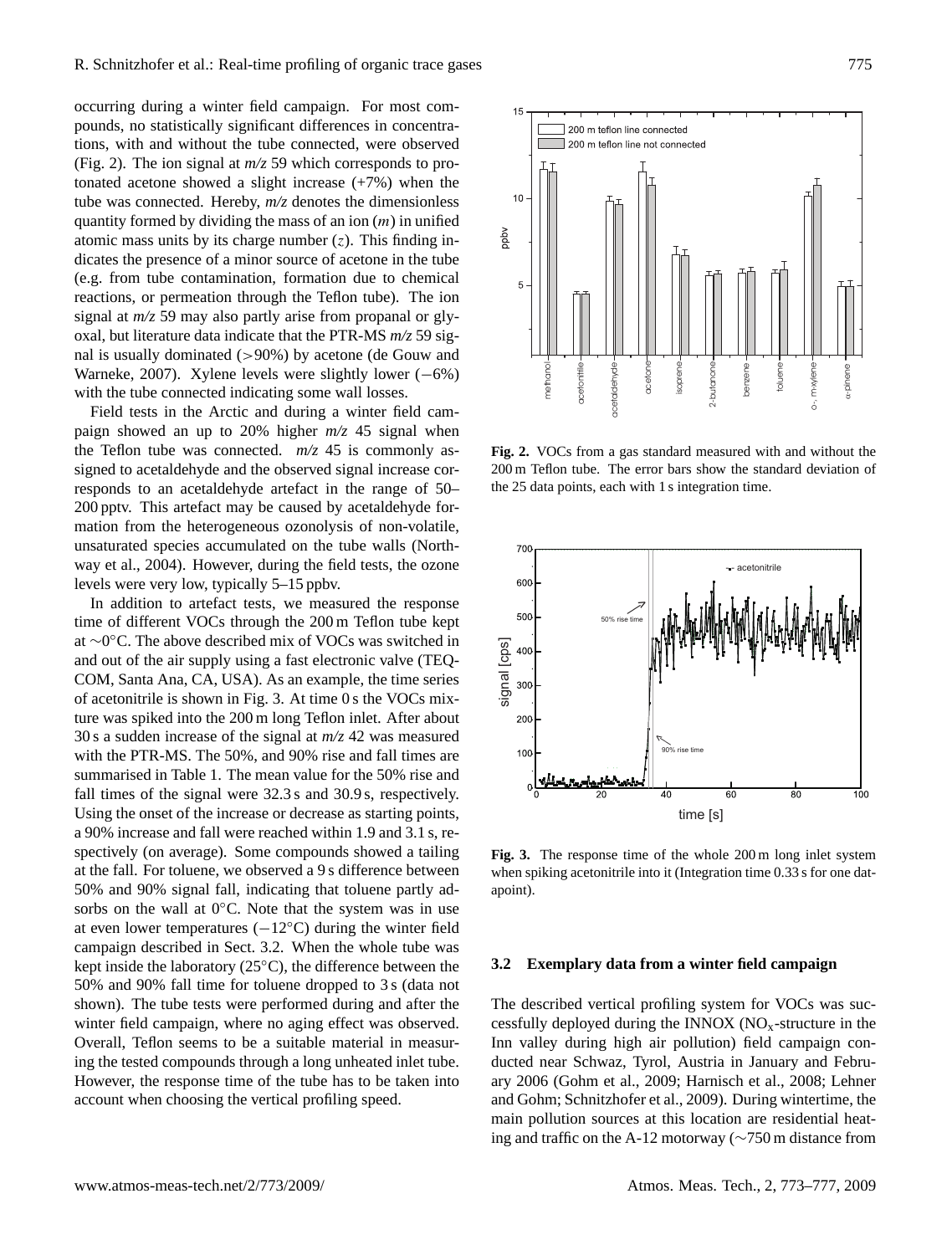

<span id="page-3-1"></span>Fig. 4. Temporal evolution of benzene VMR (left panel) and temperature (right panel) in the lowest 120 m a.g.l. near the town of Schwaz during the morning hours of 16 January 2006.

<span id="page-3-0"></span>of different VOCs in the 200 m long Teflon tube and the short PTR-R., Hansel, A., Fix, A., Neininger, B., and Emeis, S.: Air Pol-MS inlet system. **Table 1.** Experimentally determined rise and fall times (50%, 90%)

| compound $(m/z)$        | $50\%$ rise (s) | $90\%$ rise (s) | $50\%$ fall (s) | $90\%$ fall (s) |
|-------------------------|-----------------|-----------------|-----------------|-----------------|
| methanol (33)           | 33.5            | 35.5            | 30.7            | 31.4            |
| acetonitrile (42)       | 34.3            | 36.0            | 28.9            | 32.0            |
| acetaldehyde (45)       | 31.4            | 33.4            | 31.1            | 33.9            |
| acetone(59)             | 30.5            | 31.9            | 31.1            | 33.1            |
| isoprene $(69)$         | 33.7            | 35.8            | 30.7            | 31.4            |
| 2-butanone (73)         | 32.7            | 35.1            | 32.3            | 35.8            |
| benzene (79)            | 34.4            | 35.1            | 30.8            | 35.2            |
| toluene $(93)$          | 34.1            | 36.5            | 31.0            | 40.0            |
| $o$ -, m-xylene $(107)$ | 30.0            | 32.4            | 31.4            | 35.8            |
| $\alpha$ -pinene (137)  | 28.1            | 30.2            | 30.7            | 31.7            |
| mean value              | 32.3            | 34.2            | 30.9            | 34.0            |

the measurement site;  $\sim$ 52 000 vehicles per day). The tethered balloon profiling system was used to bridge the gap between ground-based (PTR-MS) and aircraft (GC) VOCmeasurements. It is important to point out that the profiling experiments had to be closely coordinated with air traffic control of Innsbruck airport.

Here, we only show exemplary data from 16 January 2006 which was at the end of an extended period of cold, fair winter weather with strong nighttime inversions. A low level jet eroded the highly polluted surface inversion layer through  $\text{m}$  course of the day. The vertical speed of the balloon was 0.3 m s<sup>-1</sup>. The PTR-MS measured 7 different VOCs at 10 s  $\frac{30.5 \text{ m/s}}{100 \text{ m/s}}$ . The ITN MS measured 7 direction  $\sqrt{60.8 \text{ m/s}}$  time resolution giving a minimum of 3 data points every 10 metres. In Fig. [4,](#page-3-1) VMRs of benzene are shown together with temperature data. The data were averaged over  $10 \text{ m}$ . the course of the day. The vertical speed of the balloon was

During the first ascent between 08:53 and 09:10 UTC, the benzene VMR was 2 ppbv in the lowermost 40 m a.g.l. Above a thin transition area between 40 and 60 m a.g.l. with a very strong vertical temperature gradient, the benzene VMR was only  $\sim$ 0.3 ppbv. In the following descent between 09:10 and 09:35 UTC, the strong inversion layer that trapped the

little increase of the pollution layer thickness. Throughout the whole morning, the low level jet continued to erode the pollution layer. At  $10:00$  UTC it was only 15 m thick and at 11.15 61C the lowerhost 110 m a.g.t. were completely<br>mixed with a benzene VMR of about 0.6 ppbv. This set of mixed with a benzene VIII. Of about 0.0 ppov. This set of data nicely illustrates the potential of our method to obtain and moty massives are poundated or our memore to occur.<br>altitude profiles of VOCs with high vertical resolution. I., Blake, N., Blake, R., Carslaw, K., Cooper, O., Dentener, pollutants was about 15 m lower. The next ascent showed a at 11:15 UTC the lowermost 110 m a.g.l. were completely

## J., Hofzumahaus, A., Huntrieser, H., Isaksen, I., Jenkin, M., **4 Conclusions**

A method, for detailed investigations of the vertical VOC distribution in the lowest atmospheric layers, has been presented. It combines the advantages of a tethered balloon as a research platform and of PTR-MS as a tool for fast and highly sensitive VOC measurements. A 200 m Teflon tube was connected to a  $27 \text{ m}^3$  tethered aerodynamic balloon at one end and to a PTR-MS on the other end. Potential positive<br>one describes  $NCG$  entifieds of this large inlet the other energy and negative voc artefacts of this long linet three were ends acterized in the laboratory and in the field and were found to assemble in the institutely that in the first that were round to<br>be insignificant for most compounds. and negative VOC artefacts of this long inlet tube were char-

The method was successfully deployed during the INNOX-2006 field campaign to determine the small-scale 2009. vertical and temporal patterns of air pollutants under winter inversion conditions. The described tethered balloon system works under calm and moderate wind conditions. With higher wind speeds, a parafoil kite can be used alternatively.

*Acknowledgements*. The authors would like to tank Michael L. Hermowiedgements. The admost would like to tail initiated E.<br>Jensen for the helpful discussion and Michael Norman and Esther Grießer for helping to conduct the profile measurements.

Edited by: F. Boersma